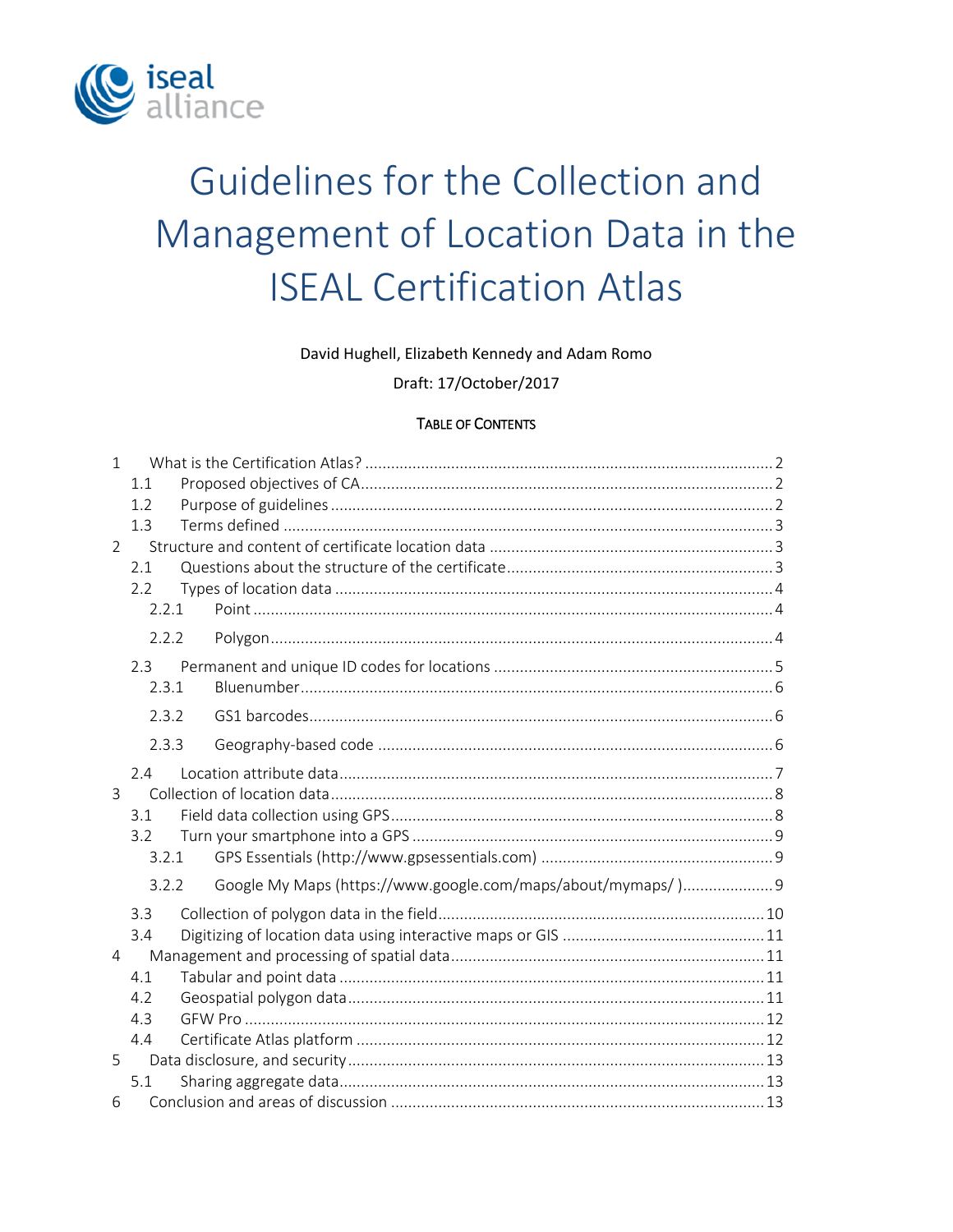## Executive Summary

These guidelines have been prepared to serve as the basis for discussion on standardized procedures and protocols for the collection and management of certificate location data with the goal that these data will eventually become part of an ISEA member Certification Atlas (CA), either as individual site locations or in aggregate form. Included here is a discussion of data formats, field collection methods, data processing procedures and policies for data sharing. ISEAL's approach is to be "software agnostic," however, several programs are recommended that members can use. As such, WRI's GFW Pro program is presented as a tool that members can use to upload and manage certificate data, and carry-out pre-established land cover and risk analyses.

## <span id="page-1-0"></span>1 What is the Certification Atlas?

The ultimate aim for an ISEAL Certification Atlas (CA) is to be a public resource that displays where on the planet operations that have been certified against sustainability standards of ISEAL members are located. These locations represent where we would expect to find the direct outcomes created by the extraction, production, fabrication and/or provision of certified goods and services. Therefore, the CA will contribute to providing transparency in the certification process (ISEAL credibility principle 2) and will establish the starting point for traceability (ISEAL credibility principle 9). The CA can be thought of as the intersection of the certificate (the basic unit of evaluation tracked in the certification process) and the fixed geographic location where the certificate holder activities and, consequently, their impact, occurs.

# <span id="page-1-1"></span>1.1 Proposed objectives of CA

ISEAL is currently undertaking a scoping study to create a unifying vision and strategy for its members and partners to implement a CA. Some proposed objectives for a CA include:

- Provide a one-stop, credibly verified resource for information on the extent of certified areas across all ISEAL member schemes globally.
- Facilitate the validation of compliance with geographical sustainability criteria, such as the maintenance and preservation of critical habitats.
- Make available a data layer that can be integrated with other geospatial information such as land use, areas of high conservation value, and social and environmental pressures, to create a basis for more robust and targeted interventions, or conducting collective and tailored analyses of risk.
- Promote landscape and jurisdictional certification efforts, which encompass multiple goods and services, multiple certification schemes and multiple-stakeholders.

# <span id="page-1-2"></span>1.2 Purpose of guidelines

This document provides standardized protocols and recommends procedures to collect, manage and submit data on the location of certified operations for inclusion in a CA. ISEAL's approach to managing location data is to be "software agnostic," which means a specific program is not required for the protocols and data formats to work. An important aspect of being software agnostic is data interoperability, such that data entered into one program can be easily exported and uploaded into another. To be software agnostic we must provide adequate detail so that the users will know how to apply the protocols and data formats to their programs.

Please consider everything presented here as open for discussion and, as such, we look forward to your feedback.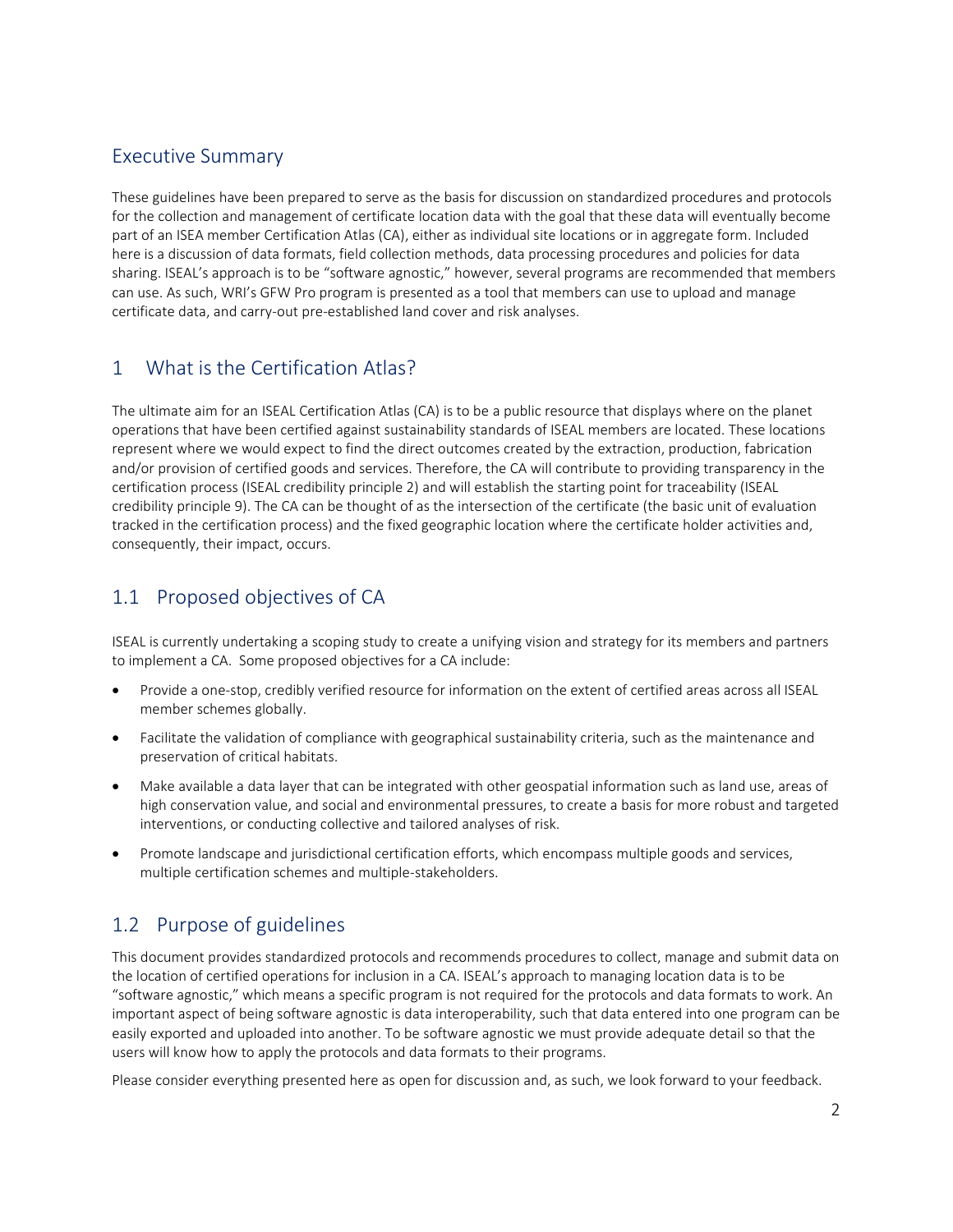# <span id="page-2-0"></span>1.3 Terms defined

| Attribute                              | Tabular data that is associated with a specific certificate, site or location.                                                            |
|----------------------------------------|-------------------------------------------------------------------------------------------------------------------------------------------|
| Certificate                            | The basic unit tracked, audited and certified. It might consist of one or<br>multiple sites or locations.                                 |
| Feature                                | In the context of GIS, it is a specific point, line or polygon that represents<br>something on the Earth.                                 |
| Geographic Information System<br>(GIS) | A computer program that integrates geospatial and tabular information for<br>analyses and preparing mapping products.                     |
| <b>GFW Pro</b>                         | A web-based software mapping tool developed by WRI for mapping and<br>processing location data using pre-determined formats and analyses. |
| Latitude/longitude                     | The x,y coordinates that specify a specific location point on the planet.                                                                 |
| Location                               | A specific geographic place on the planet that can be defined as either a point<br>or an area with boundaries (polygon).                  |
| <b>Global Position System (GPS)</b>    | A device or embedded chip that reads signals from a constellation of GPS<br>satellites to determine the location on the planet.           |
| Point                                  | A geographic feature represented by a pair of latitude/longitude coordinates.                                                             |
| Polygon                                | A geographic feature that defines an area with boundaries.                                                                                |
| Shapefile                              | A format for storing geospatial data.                                                                                                     |
| Site                                   | A fixed location where a certified product or service is provided. One<br>certificate might consist of one or many sites.                 |

# <span id="page-2-1"></span>2 Structure and content of certificate location data

We start this discussion with the common element of all certification schemes – the certificate. This is what is assigned a unique identification (ID) code, tracked, audited and awarded a certificate for complying with certain sustainability standards so the generated products can be traded as "certified," ideally within a chain-of-custody traceability system. Depending on the geospatial structure of the certificate, it might occupy one site or multiple sites. These sites are often widely separated geographically. Examples of multiple-site certificates are RA/SAN Group certificates and FSC certificates consisting of more than one noncontiguous forest management units (FMUs). For the CA, our attention is on these single and multiple sites, since they are where sustainability is evaluated, outcomes can be measured and where most impacts occur.

# <span id="page-2-2"></span>2.1 Questions about the structure of the certificate

Certificate scheme owners should answer several questions that will help define the geographic structure of the certificate:

- For your certification scheme, are certificates defined by established fixed geographic locations? If not, then maybe CA is not relevant to your scheme.
- Do certificate locations occupy an area so small that they can be represented by a point (such as a factory or hotel as opposed to a farm or forest management area)?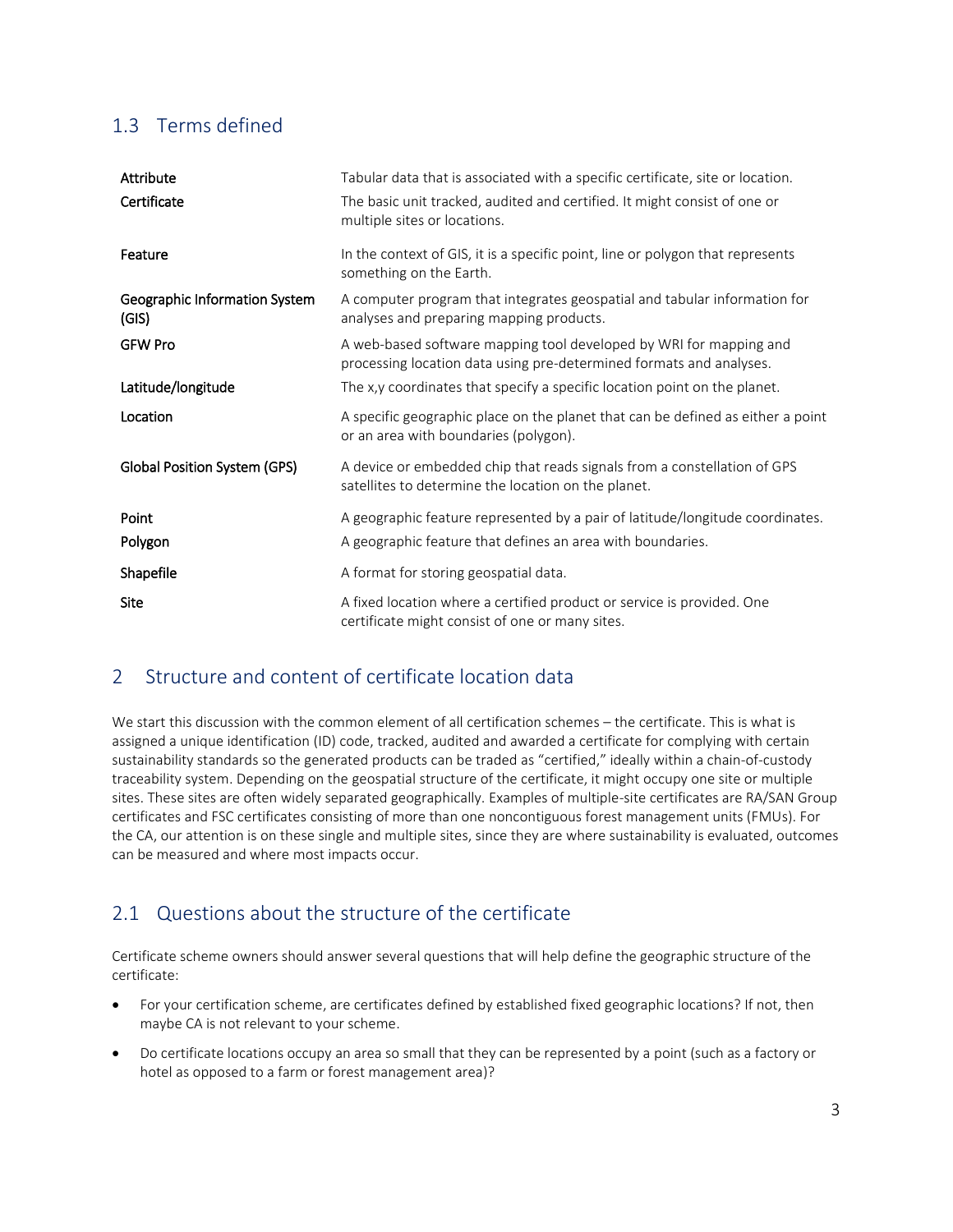Is each certificate represented by exactly one site, or are there cases where a certificate is represented by multiple sites? The distance between the multiple sites will have a bearing on whether you will want to account each site individually within the CA or not.

The answers to these questions should help decide whether to use the certificate or the site within the certificates (sub-certificate) as the primary unit of analysis within the CA.

# <span id="page-3-0"></span>2.2 Types of location data

Sites or locations can be represented geographically as points or areas, the latter called "polygons," depending on availability of data, the area and the scale it is to be displayed.

#### <span id="page-3-1"></span>2.2.1 Point

A point is a dimensionless feature (e.g. it has no area) represented by a pair of latitude/longitude coordinates. Points are easy to manage, since all they require are 2 columns in a data table. A location point can easily be captured with a GPS (ways to do this are discussed later in the Guidelines).

In the context of the CA, we can use points to represent a certificate location that is composed of many sites. It is preferable to represent each site individually. However due to a lack of data sometimes this is not practicable, so we resort to placing one point as the centroid of a cloud of sites (figure 1a).

#### <span id="page-3-2"></span>2.2.2 Polygon

A polygon is a geographic area feature defined by a series of points (or vertices) that are connected to form a ring (and hence enclose an area). Due to their more complex nature, the management of polygons requires special software, such as a GIS or specialized mapping program like Google Earth.

Like points, we can use a polygon to represent one or more contiguous sites (figure 1d), or to represent a landscape of multiple sites (figure 1b). The difference being in the latter, in addition to the certified operations, there are areas within the polygon that are not certified.

In summary, there are 4 ways to represent multi-site certificates geographically, presented here from the most general (least useful) to more specific (and most useful):

- One point representing a certificate with many sites (Figure 1a).
- One polygon representing many sites. (Figure 1b).
- One point for each site (Figure 1c).
- One polygon for each site (Figure 1d).

One intermediate option not mentioned above is to represent each site by a point with a radius. The radius can be a fixed distance or based on the area of the site. GIS programs, including GFW Pro, can easily create these radius circles.

#### There is an approach

With regards to the CA, our goal is to represent each site individually (the latter 2 options). However due to lack of data on individual sites or to data confidentiality constraints this might not be possible.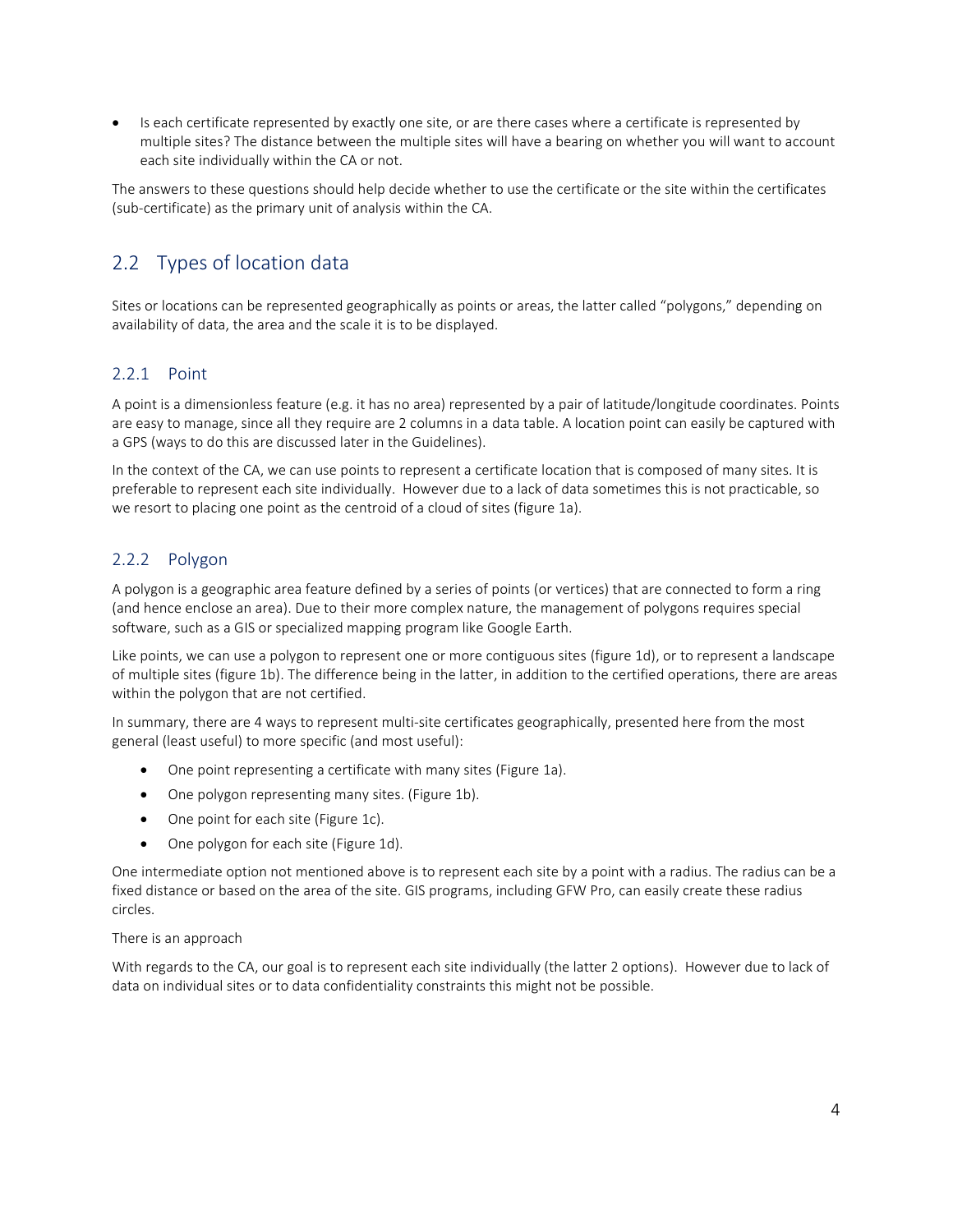

(a) Single group centroid point.



(b) A polygon around multiple sites.



(c) A location point for each site.



(d) Polygons for each site.

Figure 1. Different ways to represent the location for a certificate consisting of many sites.

## <span id="page-4-0"></span>2.3 Permanent and unique ID codes for locations

To keep track of certificates, certificate scheme owners are expected to assign unique and permanent identification (ID) codes to each certificate awarded. These ID codes serve to identify sites if each certificate only has one site. However, where there is more than one site per certificate a coding scheme is needed to uniquely identify each site. For these purposes, farm name or owner name are problematic since they are not always spelled the same way and might exist multiple times.

This is an issue that will need further discussion. There are 2 general approaches of assigning site ID codes:

- Global approach assign a globally unique code to each site, or at least a code that is unique within the certification scheme.
- Unique within certificate approach assign a code that uniquely identifies the site within the certificate (but not necessarily unique across all schemes). This approach has the advantage that ID codes can be assigned by the scheme owner however, it has the disadvantage of requiring a globally unique identification of a site to include both the certificate ID and the site ID.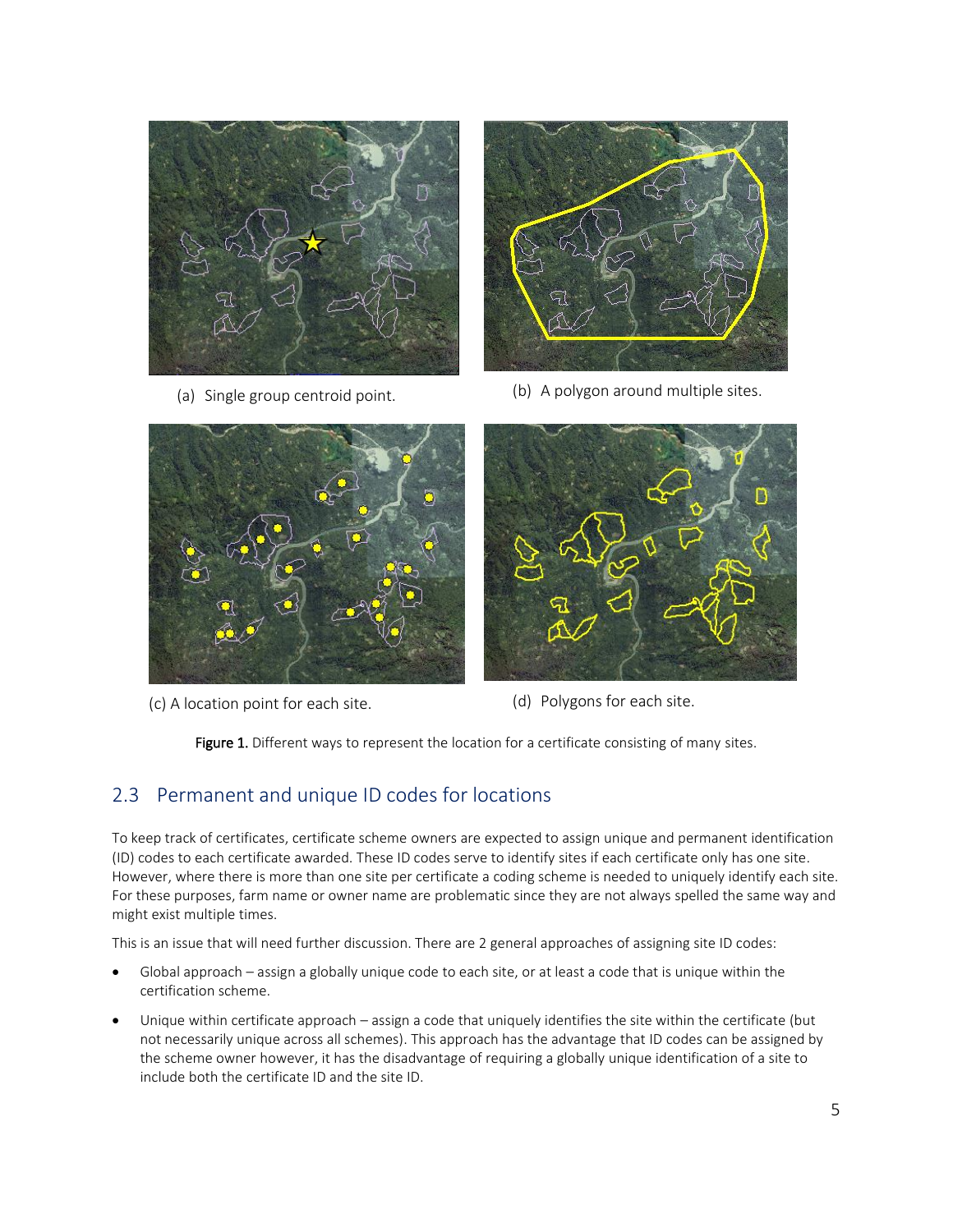The selection of the best approach depends on at what point in the certificate life cycle the ID codes are assigned. If the ID codes are assigned during data entry into the master database then it is better to let the database generate the ID (first approach). And, alternatively, if they are assigned by the scheme owner then it is more practical for the codes to be unique within the certificate (second approach). It is important that whatever approach adopted is used for all sites in the CA.

Maybe the best approach is for the CA to generate their own site ID codes independently of those used by the scheme owners. There are independent organizations that can generate universal and neutral place ID codes for us that are worth considering. Here are two:

#### <span id="page-5-0"></span>2.3.1 Bluenumber

#### <https://www.bluenumber.org/>

"A bluenumber is a unique number that identifies people, organizations, places and things." They are free to register and are accessible to everyone. Bonsucro is one of the Bluenumber partners.

#### <span id="page-5-1"></span>2.3.2 GS1 barcodes

Through working with GS1 unique barcodes for sites and/or products can be generated which are readily available for many scanning devices, including smartphones.

#### <https://www.gs1.org/barcodes>

Both of these approaches will be considered more closely.

#### <span id="page-5-2"></span>2.3.3 Geography-based code

One variation to the global code, is to let the geography define the code. This can be as simple as combining the latitude and longitude into one code. For example, the code "N03808E096494" represents the latitude/longitude coordinates 3.808N and 96.494E, respectively. It meets the criteria of being unique, permanent and can be generated by anyone who knows the location. Since the coordinate value includes 3 digits to the right of the decimal, then it represents a 100m x 100m piece of ground. As long as the sites are at least 100m apart, there will never be 2 sites that have the same code. If more spatial precision is required, then it is easy to add another digit to the code for each coordinate. The disadvantage is a string of 13 characters might be difficult to use.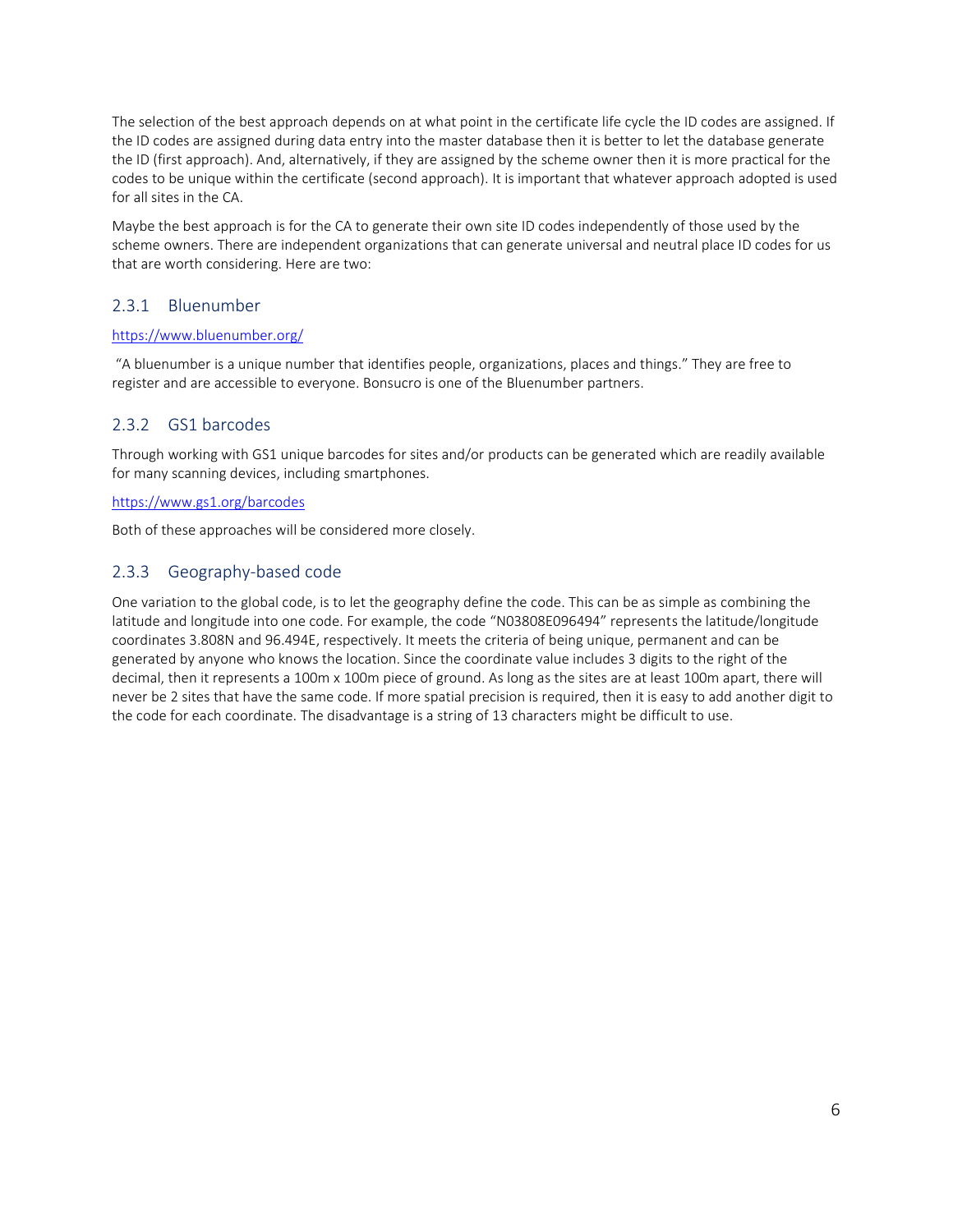# <span id="page-6-0"></span>2.4 Location attribute data

 $\overline{a}$ 

Attribute data are the tabular data that are associated with the site. In the table below we list mandatory attributes, those must be completed for each location, and other optional attributes.

Table 1, List of attributes associates with the certification locations, including the corresponding attribute name used in GFW Pro.

| Attribute                    | Mandatory       | GFW Pro attribute <sup>1</sup> | Format          | Comments                                             |
|------------------------------|-----------------|--------------------------------|-----------------|------------------------------------------------------|
| Cert scheme                  | Yes             | GFW custom code                | Text            |                                                      |
| Cert ID                      | Yes             | Company code                   | Text            |                                                      |
| Site ID                      | Yes             | Company ID                     | Text            |                                                      |
| Name                         | Yes             | Location name                  | Text            | GFW - must be unique                                 |
| Latitude                     | Yes, point only | Latitude                       | Decimal degrees | ?? centroid for polygon                              |
| Longitude                    | Yes. Point only | Longitude                      | Decimal degrees | ?? centroid for polygon                              |
| Point/Polygon                | Yes             | Point/Polygon                  | Category        |                                                      |
| Single/multiple<br>locations | Yes             | Custom                         | Single/Multiple | If records represent<br>one or multiple<br>locations |
| Crop/Service                 | Yes             | Commodity                      | Category        |                                                      |
| Analysis area                | <b>No</b>       | Analysis area                  | Hectares        |                                                      |
| Owner name                   | <b>No</b>       | Owner name                     | Text            |                                                      |
| Owner ID                     | <b>No</b>       | Owner ID                       |                 |                                                      |
| Company name                 | <b>No</b>       | ???                            | Text            |                                                      |
| Date certified               | <b>No</b>       | Company name                   | Date            | N/A if not certified                                 |
| Certified area               | No              | Certified area                 | Hectares        |                                                      |
| Admin areas                  | <b>No</b>       | Admin areas                    | Hectares        | Non-production and<br>non-conservation               |
| Production area              | <b>No</b>       | Production area                | Hectares        |                                                      |

<sup>1</sup> GFW Pro is a program developed by WRI for uploading site data using standardized data formats that will be discussed later in these guidelines.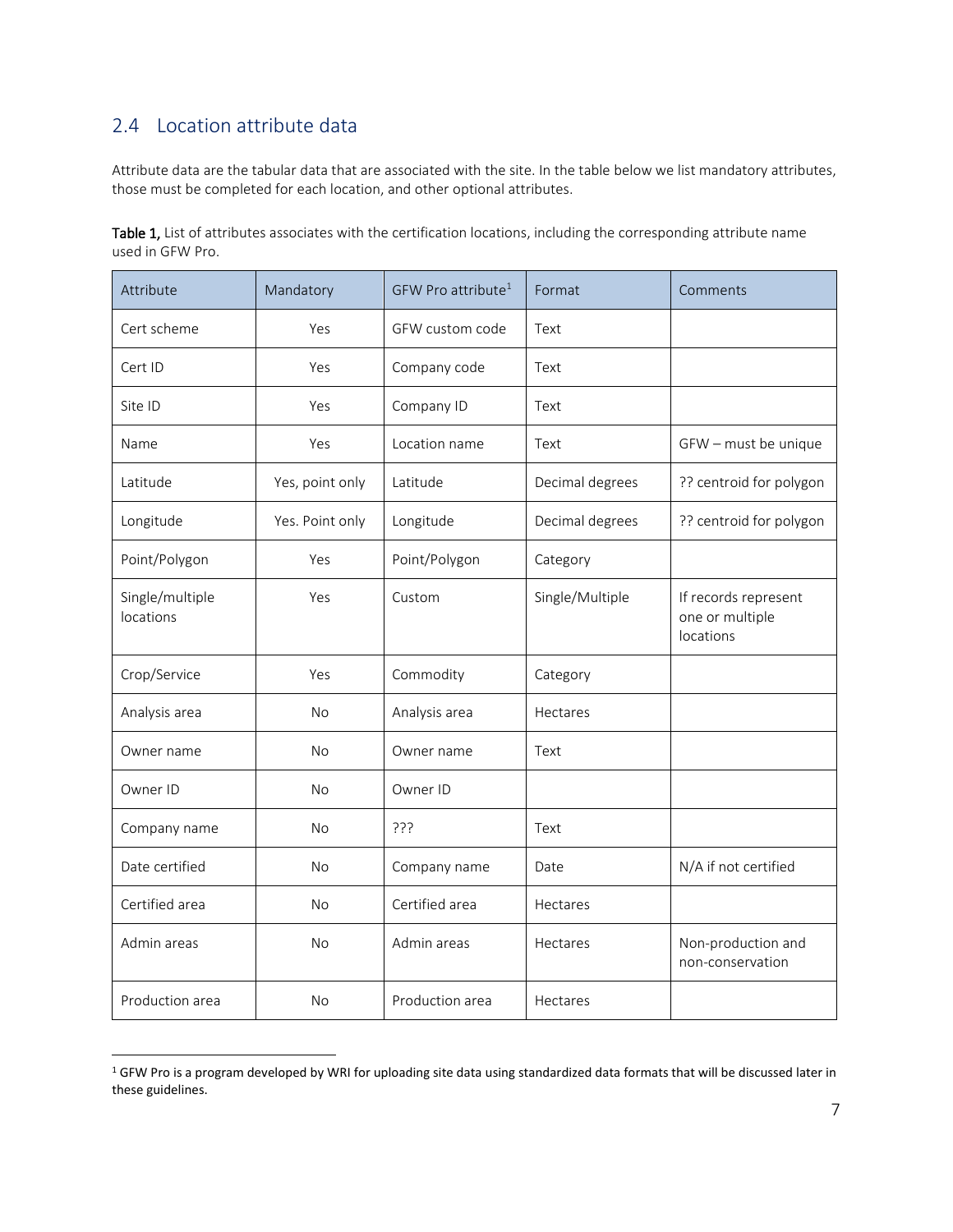| Natural ecosystem<br>set-aside | No  | Natural ecosystem<br>set-aside   | <b>Hectares</b> | Non-production |
|--------------------------------|-----|----------------------------------|-----------------|----------------|
| Restoration set-<br>aside      | No. | <b>Restoration set-</b><br>aside | <b>Hectares</b> | Non-production |

# <span id="page-7-0"></span>3 Collection of location data

Location data can be obtained by either going to the field with a global positioning system (GPS) receiver or visiting the location virtually using an interactive web-based map. Often these approaches are combined; location points and tracks are initially collected using a GPS or smartphone, and then these data are uploaded into a mapping program (such as Google Earth) for viewing, editing and creating the final list or layer of geospatial data, which is stored as a kml/kmz file.

# <span id="page-7-1"></span>3.1 Field data collection using GPS

The GPS uses satellite signals to calculate and record the current location on the ground. Usually a user assigned point name, a time/date stamp and device ID are also recorded. Now GPS receivers are embedded in many devices, such as cars, smartphones, tablet computers and cameras, moving the use of dedicated handheld GPS devices toward becoming obsolete.

Most GPS enabled devices provide latitude/longitude coordinates with an accuracy of around +/-10 meters. Latitude/longitude points should be collected in decimal degrees<sup>2</sup> with the number of decimal places representing the given accuracy (e.g. 4 decimal places provides an accuracy of 10 m). Note that in decimal degrees the latitudes in the southern hemisphere and longitudes in the western hemisphere (Americas) must be negative. Therefore, the following latitude/longitude coordinate pair define a location point in Bolivia and provide an accuracy of 10 meters.

#### -16.9013, -62.0244

GPS coordinates are more accurate when recorded in open areas and away from tall buildings, dense vegetation and steep terrain.

Once GPS data are collected they can be downloaded to your computer in several ways:

- Connect device to computer with USB cable and transfer.
- Send as email attachment.

 $\overline{a}$ 

- Place in a shared cloud space, such as Dropbox.
- Synchronize data between mobile and desktop apps (e.g. Google My Maps).

The common data file formats for GPS data exchange are kml/kmz or gpx files.

<sup>&</sup>lt;sup>2</sup> In the configuration of most GPS devices and smartphones, it is possible to set the output of latitude/longitude coordinates in decimal degree format.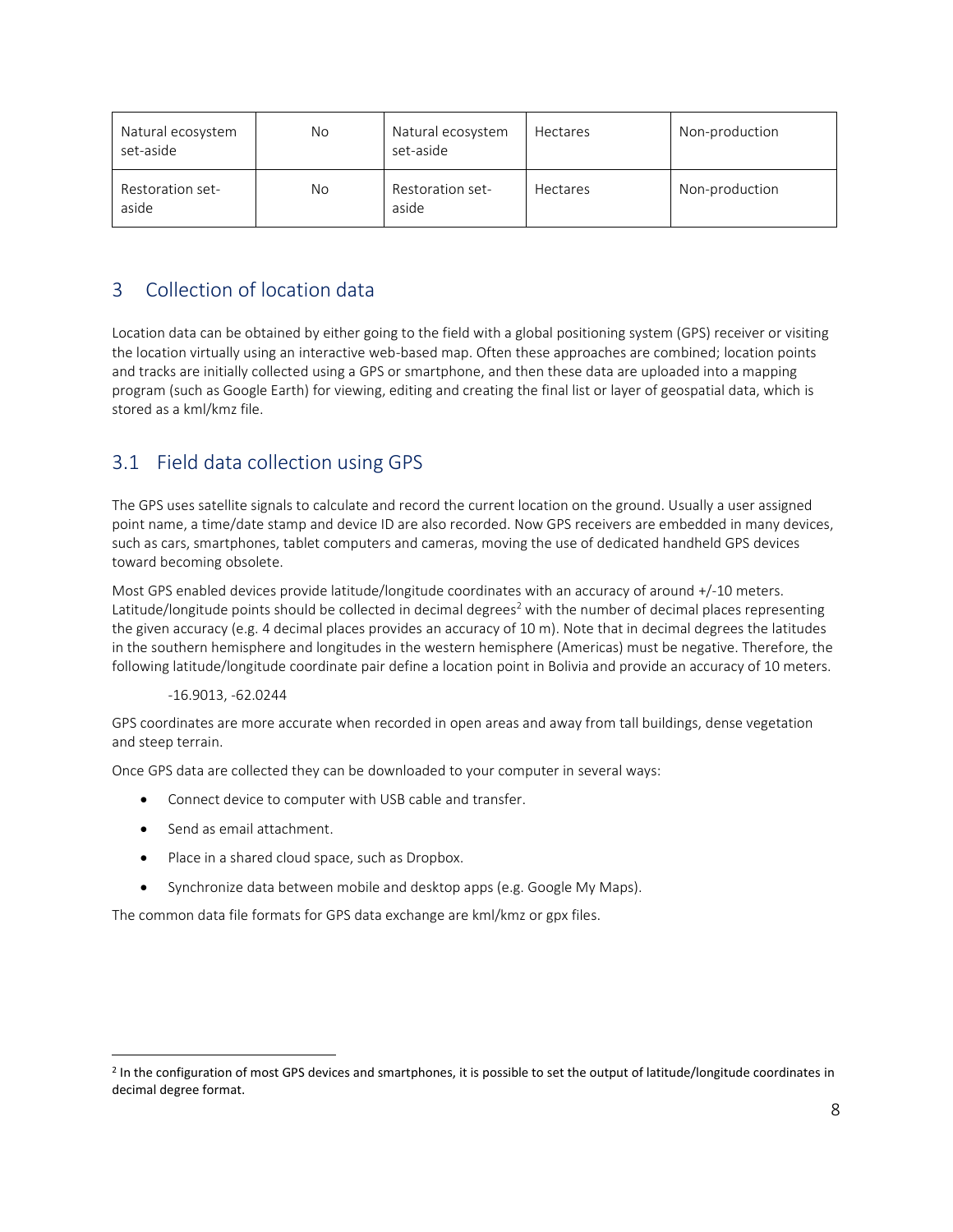# <span id="page-8-0"></span>3.2 Turn your smartphone into a GPS

There are many mobile apps that essentially turn your smartphone into a GPS enabled mapping tool. The following are just two examples that are free, easy to use, and work offline. Latitude/longitude coordinates can be read directly off the phone or recorded as a waypoint for transferring onto your computer.

#### <span id="page-8-1"></span>3.2.1 GPS Essentials [\(http://www.gpsessentials.com\)](http://www.gpsessentials.com/)

This app provides a suite of location tools, including a tool for collecting points (waypoints). To collect a location point with GPS Essentials, click on the waypoints icon and the orange "plus" button in the bottom right corner (see figure 2). Next, wait for a moment for your phone to pick up satellites and improve accuracy. Now, enter the name and description of the waypoint and click "create"; you can now read the latitude and longitude location of your point. If you like, you can save your point and export it to your computer. To do this, open the "Waypoints" button, click the three dots in the upper right corner for the pull-down menu and select "Export" to email the data to yourself as a .kml file.



Figure 2. Screen shots of GPS Essentials app.

#### <span id="page-8-2"></span>3.2.2 Google My Maps [\(https://www.google.com/maps/about/mymaps/\)](https://www.google.com/maps/about/mymaps/)

Google My Maps is a mobile app and also a web-based application that runs on your desktop. The My Maps mobile app is similar to the Google Maps app that comes standard with many phones; however, it has additional functionality and must be downloaded and installed as a separate application. Once you have installed the app on your device and logged in with your Google account, you can create your own maps and add points using the device's GPS. When you return from the field and connect with the Internet, these mobile maps synchronize with the web-based *My Maps* program, where the data can be exported as a .kml file. The full functionality of the My Maps app does require an internet connection, however, it is possible to collect GPS points while offline.

When in the field, launch the Google My Maps mobile app. To add a waypoint, click the blue "+" sign in the lower right corner (see figure 3), click on "Add a new point", select the location, select the layer, and give the point a name and description. You also may be able to add points by holding down at a point in the screen for a few seconds; then you will be prompted to name and save this point.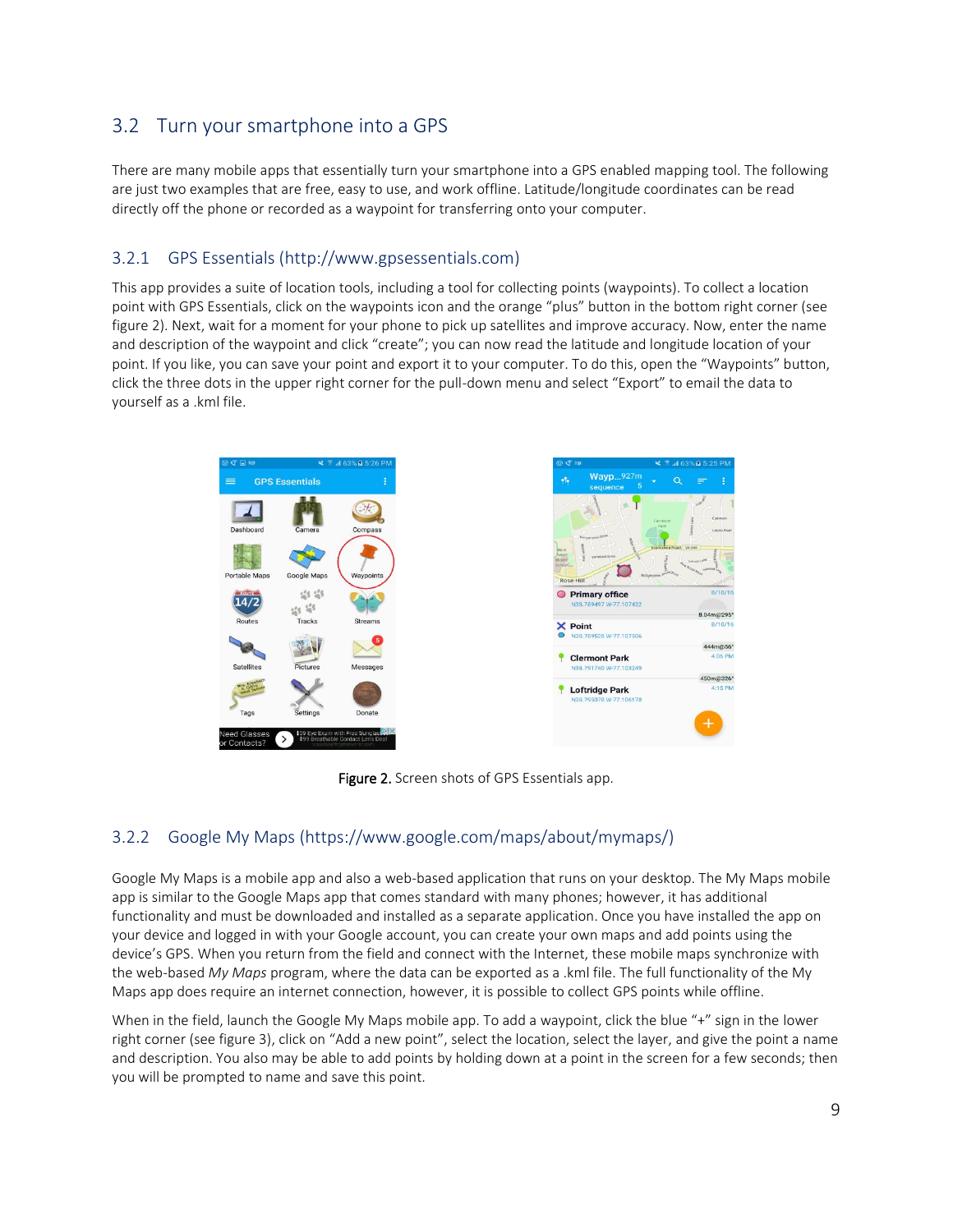

| @@@@        |                         | ¥ ? 4 100% 7:12 PM |
|-------------|-------------------------|--------------------|
|             | <b>Edit details</b>     |                    |
|             |                         |                    |
|             |                         |                    |
|             |                         |                    |
|             |                         |                    |
|             |                         |                    |
|             |                         |                    |
| Google      |                         |                    |
| Layer       |                         |                    |
|             | PeruFincasCacao_24jun15 |                    |
| name        |                         |                    |
|             | RA-F-05832              |                    |
| description |                         |                    |
|             | Finca Buena Flor        |                    |

**Cert 123** Created: Feb 17, 2017



## <span id="page-9-0"></span>3.3 Collection of polygon data in the field

Many GPS devices and mobile mapping programs have modules specialized for the collection of polygons in the field. There are 2 ways to do this:

- 1. Recording tracks this involves activating the tracking (or streaming) feature on the device and then walking the boundary of the unit until you arrive at the place where you started to close the polygon. Save the polygon you just created and insert the ID code somewhere in the polygon name.
- 2. Recording vertices or waypoints In this approach, you stand on the first corner of the area to be mapped and record a waypoint, inserting the ID into the name of the waypoint field. You then walk to each corner of the area being mapped in sequence and click on the device to register each corner (vertex) of the polygon. Once you return to the starting point you save the polygon or final waypoint, and enter the site ID.

We strongly recommend the second (vertex) approach for the following reasons:

- It does not require walking the exact boundary of the area mapped, as long as a vertex is recorded at each corner.
- Rather than a meandering line, the result is a clean polygon with clear corner vertices.
- The final polygon is simpler and easier to edit because there are less points.

As an alternative to using a specialized polygon collection feature on your device, you can collect points as vertices (approach 1 above) and then use an interactive mapping program to digitize the polygons on top of the points you have collected (see next section).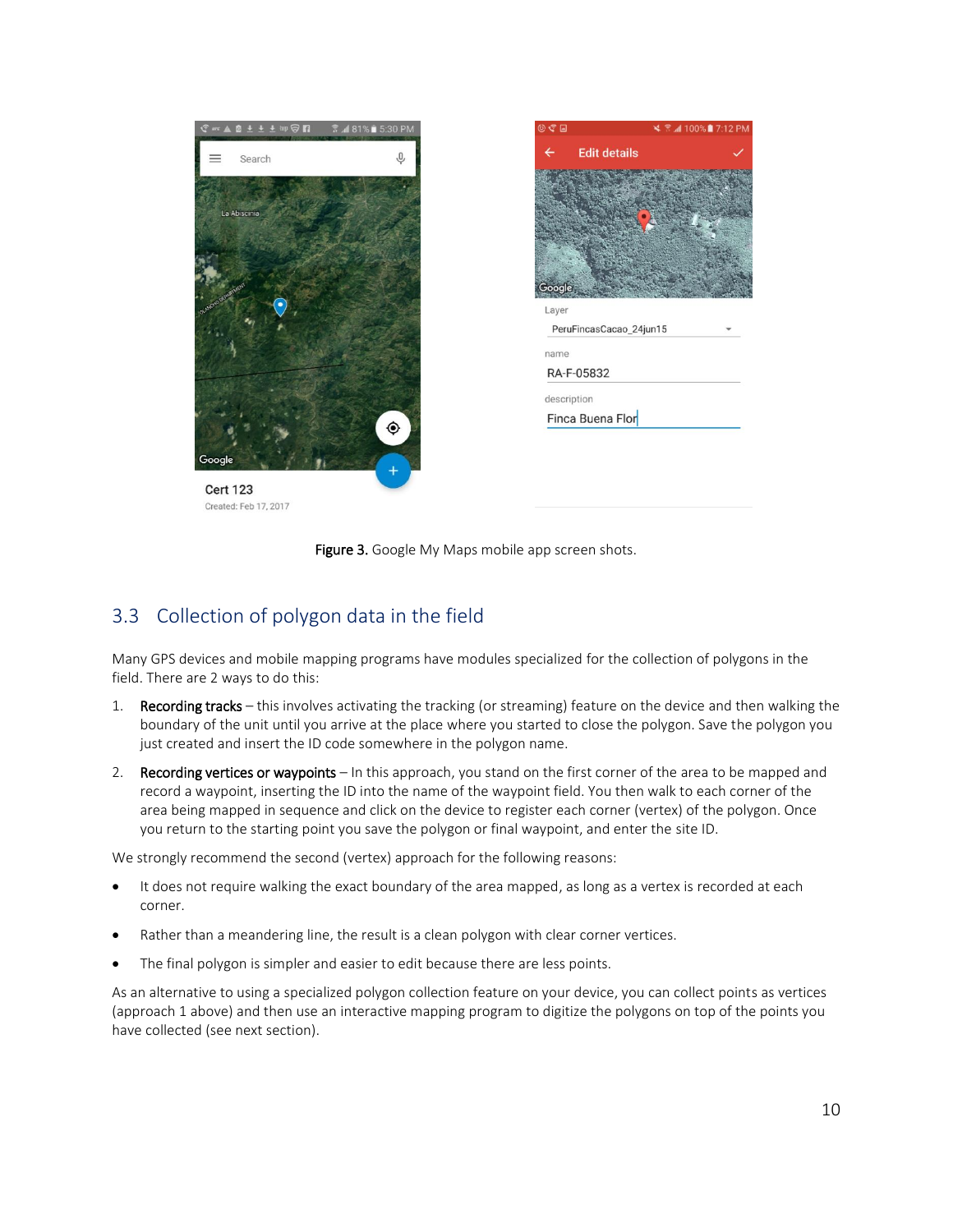# <span id="page-10-0"></span>3.4 Digitizing of location data using interactive maps or GIS

There are numerous publicly available interactive mapping programs (including GIS programs) that display as basemaps with high resolution satellite imagery and allow the user to digitize points and polygons. Here we mention 2 of the most well-known programs: Google Earth and Google My Maps. Both of these programs allow the user to upload existing spatial data (as kml/kmz file), include tools to digitize features and output these features (also as kml/kmz files).

Alternatively, you can use a GIS program; especially if your organization already has one and someone trained to use it. In addition to digitizing, a GIS provides additional options for creating, editing, analyzing and presenting geospatial data in maps. The GIS is especially valuable (probably essential) for managing large datasets and for integrating spatial and tabular (attribute) data.

# <span id="page-10-1"></span>4 Management and processing of spatial data

Scheme owners, certification bodies and certificate holders should follow these guidelines to start collecting and managing certificate location data, if they are not doing so already. There exists a wide range of computer programs to do this, ranging from simple Excel tables (for points) to GIS.

Here is an overview of the steps that make-up data management process.

- 1. Define clearly what a "site" represents (e.g. a certificate or single location within a certificate).
- 2. Develop a scheme for generating unique and permanent ID codes for each site.
- 3. Define how a site will be spatially represented (e.g. a point or a polygon). If there are polygon data then some type of mapping or GIS program is needed.
- 4. Define the set of attributes to be collected for each site.
- 5. Collect site data with GPS, interactive map, or both.
- 6. Clean and edit site data. Incorporate attributes or manage attributes as a separate table.
- 7. Upload site data into GFW Pro or GIS for analysis.
- 8. If you agree to sharing data, export and submit data to ISEAL for inclusion in CA.

## <span id="page-10-2"></span>4.1 Tabular and point data

The logical choice for the management of tabular and point data is Excel. With the columns populated with latitude and longitude coordinates, these data can be easily mapped using many programs, such as Google Earth, Google My Maps and Bing Maps. To do this you will likely have to first export your data from Excel as a comma separated value (csv) file.

## <span id="page-10-3"></span>4.2 Geospatial polygon data

Polygon data are more complex than simple geographic points and, therefore, require special programs. These can be the web-based mapping programs mentioned above or more sophisticated geographic information systems (GIS). The feature that separates a GIS from other mapping programs is its ability to manage and analyze associated tabular data. The most common GIS programs are ESRI ArcGIS [\(http://www.arcgis.com/](http://www.arcgis.com/) ) and the free and Open Source QGIS [\(http://www.qgis.org](http://www.qgis.org/) ). Both require significant training and practice to become proficient at using the program.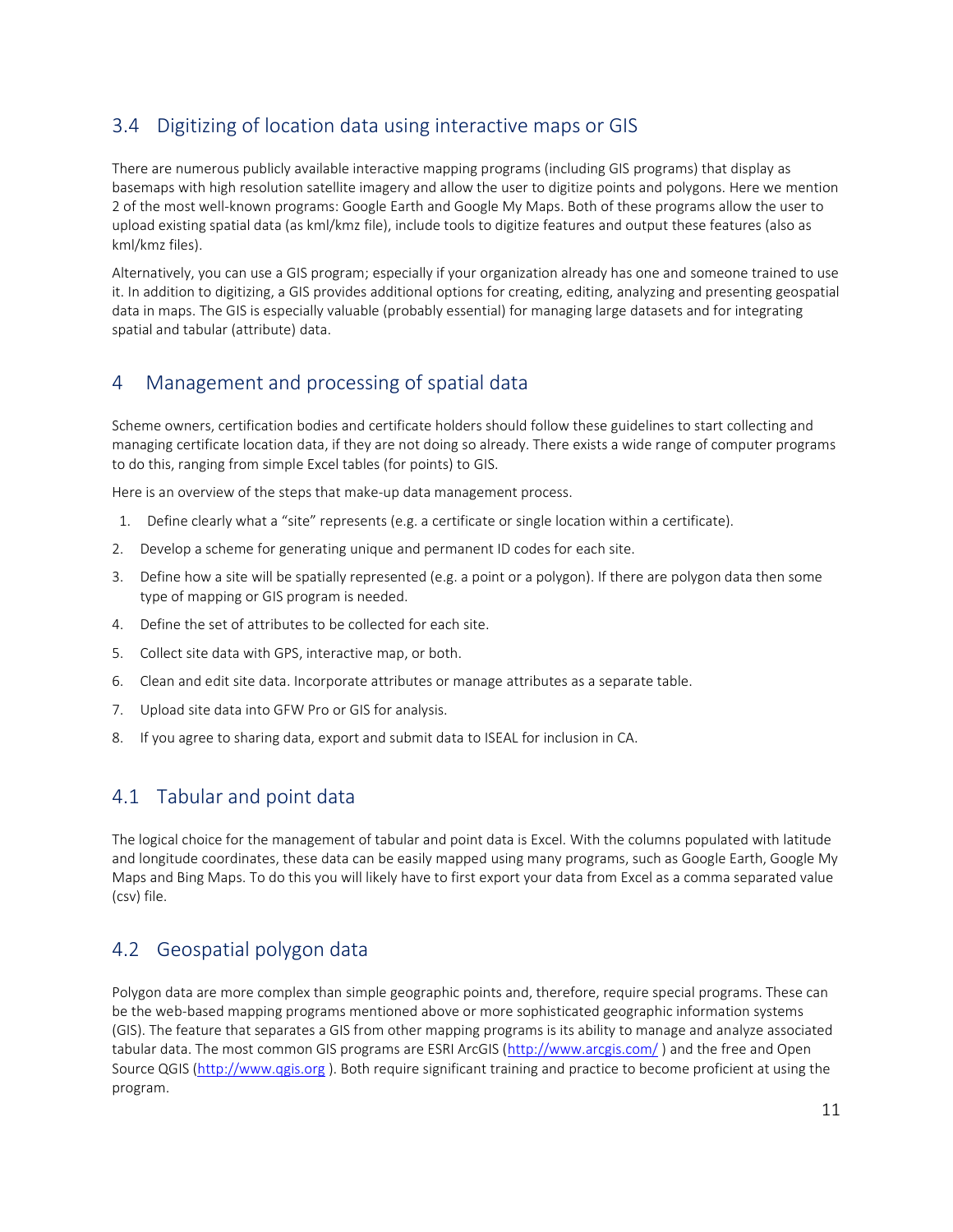The common formats for the exchange of spatial data are:

- Common separated value (csv) for tabular data.
- Keyhole markup language (kml/kmz) for point, line and polygon data. This is Google's default format. Kmz is the same as kml but compressed.
- Shapefile this is ESRI's format for exchanging geospatial data, and has become the unofficial standard for the exchange of GIS data. A "Shapefile" is a series of up to 8 files with the same name in which one file has the extension "shp". It is often zipped into one zip for uploading into mapping programs (such as GFW).
- Gpx is the exchange format used by many GPS devices.

Google Earth [\(https://www.google.com/earth/](https://www.google.com/earth/) *)* is a free mapping program that first must be downloaded and installed. It allows the user to upload and map spatial data in all the standard formats cited above and export as kml/kmz.

Google My Maps [\(https://www.google.com/maps/d/](https://www.google.com/maps/d/)) is a web-based application that can sync with the Google My Maps application on your smartphone. Data can be imported in the following formats: csv, xlsx, kml and gps, and exported in kml/kmz.

The key ID field is what holds the data in different files together. For example, if tabular data are to be managed in Excel and the spatial features in a mapping package, then it is essential that the ID field be included in both the table and recorded with the spatial feature.

## <span id="page-11-0"></span>4.3 GFW Pro

 $\overline{a}$ 

Global Forest Watch Pro<sup>3</sup> is a free, scalable and easy-to-use management system that any organization can use to manage location data and carry-out standardized analyses by combining with spatial data layers provided by GFW, such as tree cover, tree cover change and fire alerts. GFW Pro users can upload point and polygon data, and securely store these data online for future retrieval and analysis.

With GFW Pro's secure login system, organizations can have multiple user accounts with one account designated as the "super user" to manage the other user accounts, sharing and other details for their organization. When data are uploaded, by default they are only visible by the user who did the uploading. These data can be shared with their organization if so desired, but not beyond the organization. Options are available for sharing the results of analyses with other GFW Pro users.

GFW Pro is a practical option for ISEAL members and, especially, those that want to or are in the process of collecting location data on certified operations and are not sure how to manage these data. It provides a ready-togo system for certificate point and polygon data that uses structured data formats and pre-developed land cover change and risk analyses. Data uploaded into GFW Pro can be downloaded in standardized formats for uploading into other systems if so desired<sup>4</sup>.

# <span id="page-11-1"></span>4.4 Certificate Atlas platform

The goal of the CA is to provide a public facing platform for sharing certificate data in aggregate and, eventually, site levels. What this platform will look like is still under discussion and beyond the scope of these guidelines.

<sup>3</sup> GFW Pro has been developed by the World Resources Institute (WRI) and is scheduled to be launched in November/2017.

<sup>4</sup> Currently only point data can be exported as csv files, however GFW Pro developers are working on tool to download polygon data as ESRI shapefiles or kml.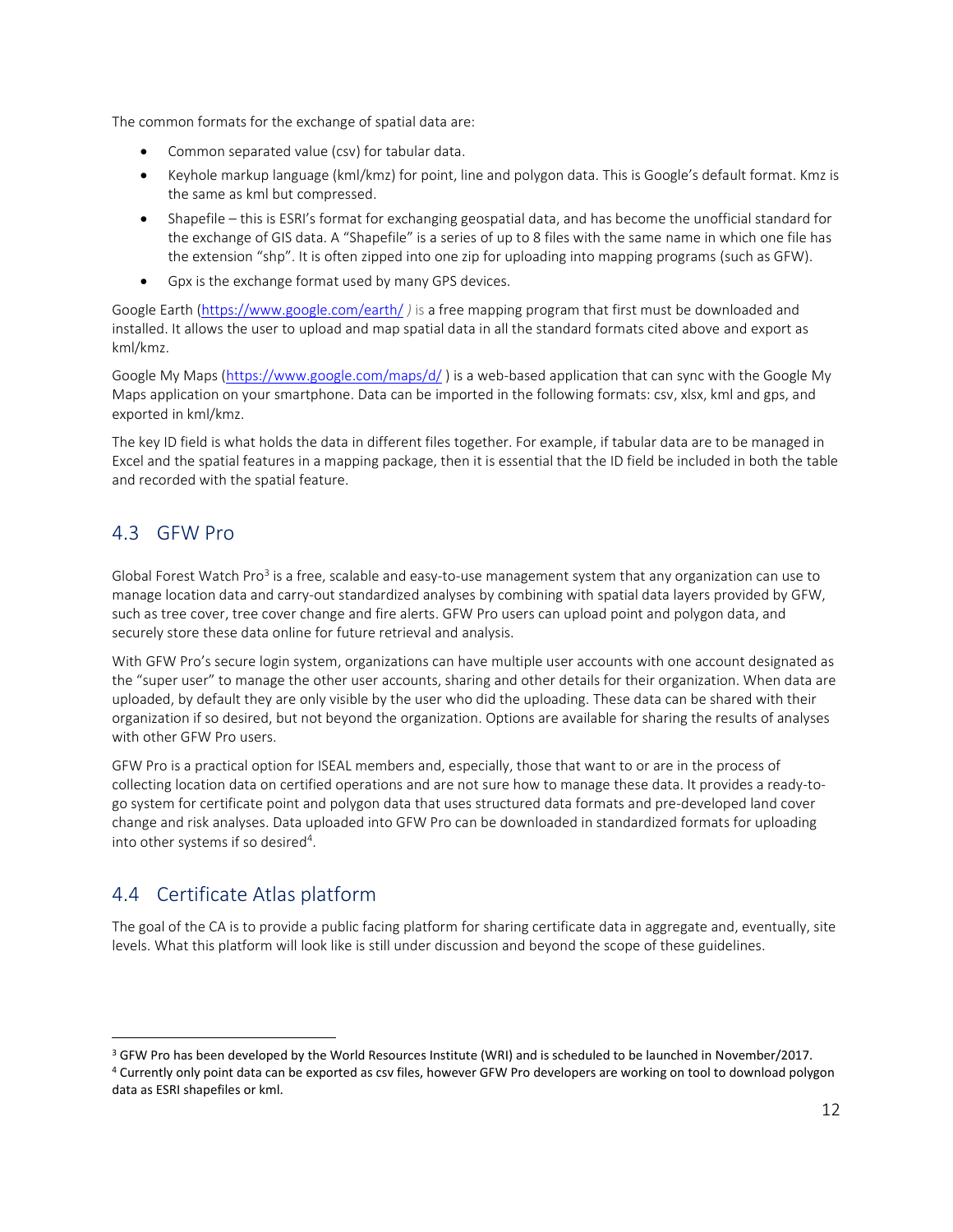## <span id="page-12-0"></span>5 Data disclosure, and security

We all know that data confidentiality, disclosure and security are important and sensitive issues. We also appreciate that data transparency plays an important role in certification. Some producers have security concerns about their location being made public because it might give the competition an advantage or pose a security risk, while consumers want verifiable assurances that the products they purchase are from sustainable sources. When watchdog groups discover destruction of natural habitats, companies want to be able to prove that their supply-chain is not contributing to this destruction. These are just some of the concerns surrounding the issue of data confidentiality and disclosure.

The long-term vision of the CA is to provide this transparency. This is a long process, which begins with the collection and management of location data by the certification schemes and leads to the eventual sharing of these data in a way that strengthens the certification process. In this early stage, the disclosure of certificate is purely voluntary. It is up to each scheme to develop and follow their own data disclosure policies, which are usually formalized in the client agreements between the producer and the certification body. The more certification schemes there are that share their location data with the CA the more useful information it will be available for everyone interested in certification.

Taking into account the sensitivities that some certification standards have around sharing location data, ISEAL's approach is to separate the collection and management of the data with the sharing of data. The procedures and tools presented here, including GFW Pro, are secure. It is the obligation of a credible certification scheme to manage information on what is being certified, and these guidelines should help them do that. Whether or not to share the data with ISEAL through the CA is a separate decision.

## <span id="page-12-1"></span>5.1 Sharing aggregate data

The sharing of aggregate data on certified activities is a different matter since it does not reveal details on individual certificates or sites. ISEAL proposed that all schemes share the following aggregate statistics with ISEAL and the public:

- Certificate standard or scheme
- Country
- **•** Crop or service
- Number of certificates
- Number of locations or sites
- Total certified areas (hectares)

## <span id="page-12-2"></span>6 Conclusion and areas of discussion

These guidelines communicate to ISEAL members the technical basis for collecting and managing certificate location data using standard protocols. Through application of these guidelines, ISEAL members can strengthen their capacity to manage certificate location data. WRI's GFW Pro program is presented here as a tool that members can use to upload and manage certificate data.

We encourage those members that are ready to share certificate locations to follow these protocols to submit their locations to ISEAL as either lists (point data), or kml/kmz and shapefiles for polygon data.

As a discussion document, we encourage feedback from ISEAL members. The following are important areas that are expected to receive significant attention and we invite discussion among ISEAL members: